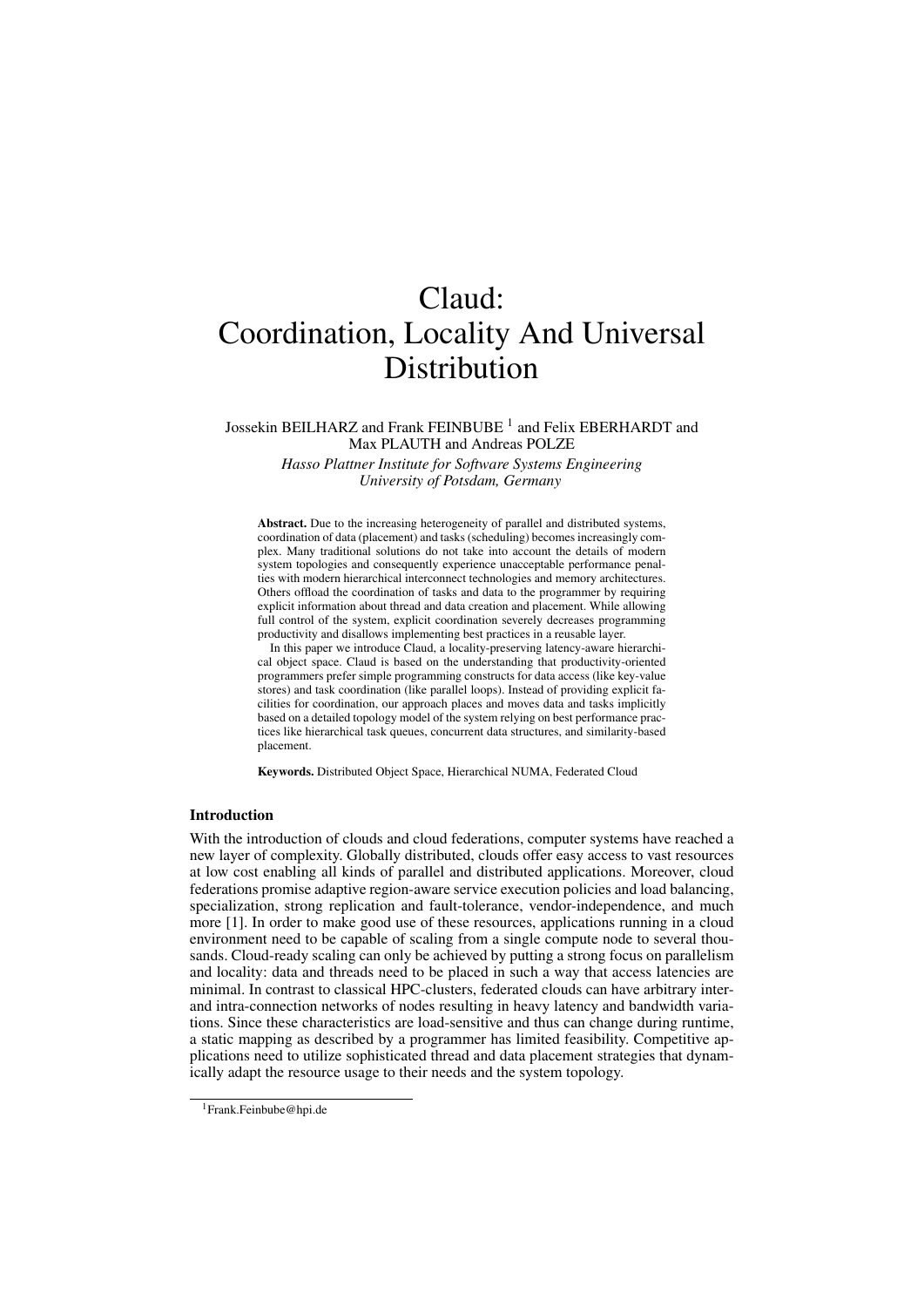The severe performance impact of threads and data coordination with respect to latencies and locality can be found in all layers of state-of-the-art system topologies.

A prominent example are non-uniform memory access (NUMA) systems that are the foundation of modern server systems, especially the ones that are tailored for Big Data Analytics. Built around sophisticated interconnect technologies, NUMA systems can be regarded as a mix of parallel and distributed shared memory systems. Therefore, they share many similarities with cluster and cloud architectures: in modern hierarchical NUMA systems, access latencies vary severely depending on the distance of the NUMA nodes and the current load on the interconnects [2]. The performance impacts have become so predominant, that a parallel implementation that regards a NUMA system as a conventional shared memory system will experience longer runtimes with more resources [3] than a serial implementation. Purely distributed implementations perform very well, but do not benefit from the shared access capabilities of NUMA. As of today, it is not clear which programming model will be best suited for parallel-distributed hybrids such as hierarchical NUMA systems. The de facto standard is a combination of message passing with MPI [4] for distribution and OpenMP [5] constructs for intra-node parallelization.

If a developer wants to write an application that runs in a federated cloud, she would not only have to consider all the layers of it, but also use separate technologies to express and coordinate tasks and data on each level. We find that that the distinction between distributed and parallel systems is neither realistic nor helpful when applied to modern computer architectures, where even single processors are essentially networks-on-chip.

In this paper we introduce our approach for a framework that allows developers to express tasks and data of their algorithms in a consistent way without the need for a detailed understanding of the underlying system topology. As in Google's MapReduce framework, the fundamental idea is to provide a programming model that is simple enough to allow for productivity while being powerful enough to allow for large-scale parallelism. We are convinced that the metaphor of a Tuple / Object Space combined with the application of performance optimization best practices to preserve locality and hide latencies provide us with a rich basis for our approach. Following the tradition of Ada and Linda, we name our framework after Claud Lovelace.

## 1. Related Work

## *1.1. Coordination Languages*

As described in the introduction, the intelligent coordination of tasks and data is crucial for application performance and scalability. Consequently the effort that is required from developers to instruct the coordination frame to make good use of the topology of the target system, is a major productivity factor. When we studied different approaches to create a framework that has a concise interface while providing enough information for efficient placements, we identified Tuple Spaces [6] as one of the most promising designs. The applicability of tuple spaces all the way up to large-scale architectures such as cloud was already emphasized in the vision of Mirror Worlds by Gelernter [7]. Furthermore, the interface required to work with a tuple space is focussed, easy to understand and can almost effortlessly be adapted to reflect the expectations of contemporary programmers. Before we provide further information on our application of tuple space concepts in the design of Claud in Section 2, we discuss interesting tuple space implementations and their characteristics as depicted in Figure 1.

## *1.1.1. Tuple Space Classification*

We classified the tuple space implementations by the following characteristics:

*Target Architecture* The computer system architecture that the tuple space was designed for or is predominantly being used with. We distinguish between: *Shared-Memory*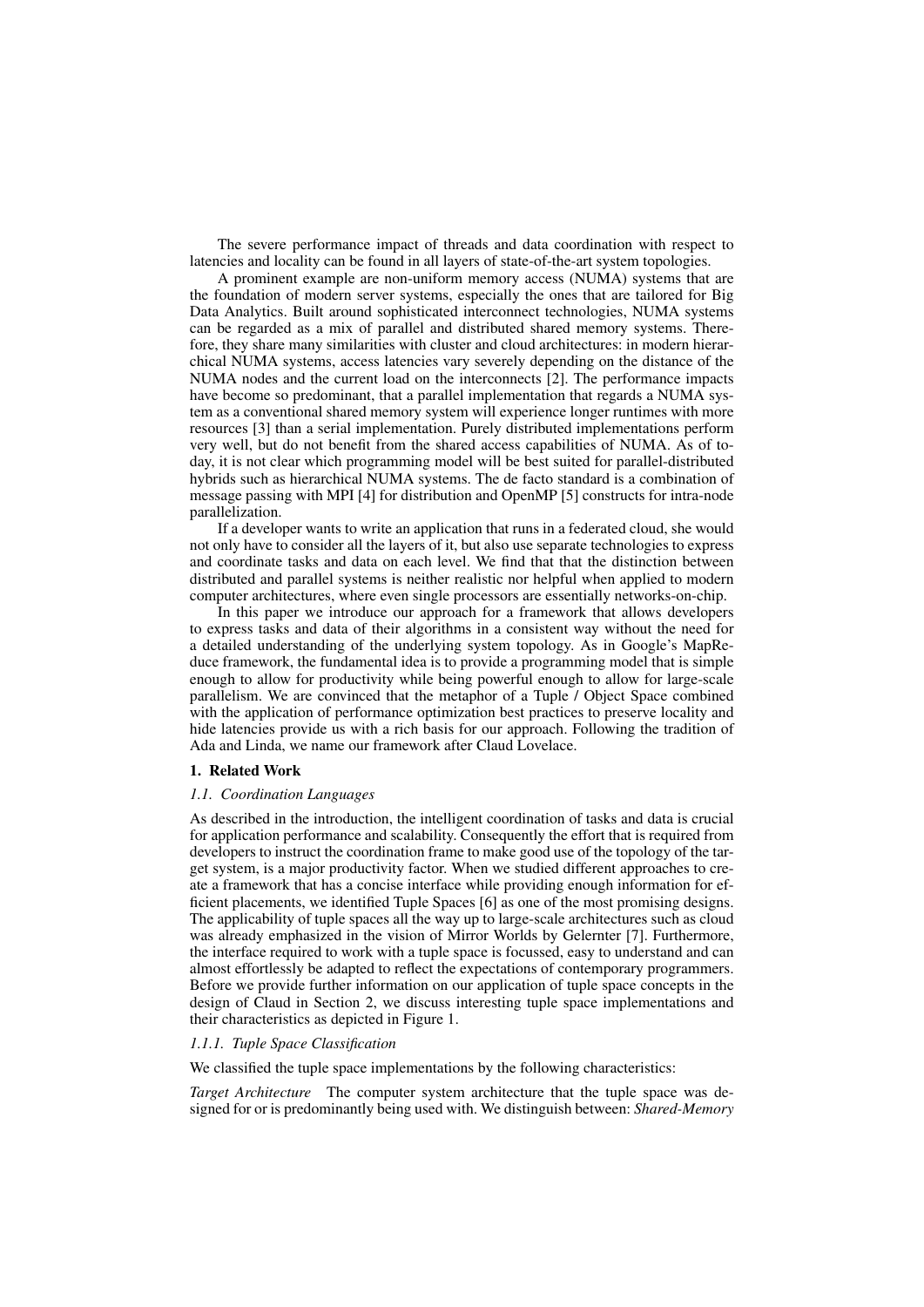|                   |           | in the first control of |                                                   |               |           |           |           |                       |           | <b>Allegation</b> |           |                 |
|-------------------|-----------|-------------------------|---------------------------------------------------|---------------|-----------|-----------|-----------|-----------------------|-----------|-------------------|-----------|-----------------|
|                   |           |                         |                                                   |               |           |           |           | <b>Rossing Report</b> |           |                   |           | <b>SERVISED</b> |
|                   |           |                         |                                                   | <b>SARANT</b> |           | to de     |           |                       |           |                   |           |                 |
|                   |           |                         |                                                   |               |           |           |           |                       |           |                   |           |                 |
|                   |           |                         | Target Architecture Placement Strategy Motivation |               |           |           |           |                       |           |                   |           |                 |
| JavaSpaces        |           | $\bullet$               |                                                   |               | $\bullet$ |           |           |                       |           |                   |           | $\bullet$       |
| GigaSpaces XAP    | $\bullet$ | $\bullet$               |                                                   |               |           | $\bullet$ | $\bullet$ | $\bullet$             |           | $\bullet$         |           | $\bullet$       |
| TupleWare         | $\bullet$ | $\bullet$               |                                                   |               |           | $\bullet$ |           |                       |           |                   | $\bullet$ | $\bullet$       |
| <b>DTuples</b>    |           | $\bullet$               |                                                   |               |           |           |           | $\bullet$             |           | ٠                 |           |                 |
| MTS-Linda         |           | $\bullet$               |                                                   |               |           |           |           | $\bullet$             |           |                   |           | $\bullet$       |
| PageSpace         |           |                         | $\bullet$                                         |               | $\bullet$ |           |           |                       |           |                   |           | $\bullet$       |
| C <sub>2</sub> AS |           |                         | $\bullet$                                         |               | $\bullet$ |           |           |                       |           |                   |           | $\bullet$       |
| <b>WCL</b>        |           |                         | $\bullet$                                         |               | $\bullet$ |           |           |                       | $\bullet$ |                   |           | $\bullet$       |
| Jada              |           |                         | $\bullet$                                         |               | $\bullet$ |           |           |                       |           |                   |           | $\bullet$       |
| GridTS            |           |                         | $\bullet$                                         |               | $\bullet$ |           |           |                       |           | $\bullet$         |           |                 |
| SwarmLinda        |           | $\bullet$               | $\bullet$                                         |               |           |           |           | $\bullet$             |           |                   |           | $\bullet$       |
| LIME              |           |                         |                                                   | $\bullet$     |           | $\bullet$ |           |                       |           | $\bullet$         |           |                 |

Figure 1. An overview of the landscape of existing Tuple Space research. The selection is not intended to be complete, but rather to demonstrate the variety of existing implementations. We classify implementations based on our understanding of the system architecture they target, the placement strategy that they employ and the main motivation for their development. ("NOW" stands for "network of workstations", "WA" for "wide area", "HPC" for "high performance computing")

if the system is optimized for local accesses; *NUMA-aware* if the system is taking into account the non-uniform topology of hierarchical shared memory systems. Systems that would benefit from the topology-awareness of the underlying execution system (such as a NUMA-aware Java Virtual Machine) are not considered NUMA-aware; *Cluster/Network of Workstations* if the system mainly aims at (homogeneous) clusters with a fast network; *Cloud/Grid/Wide Area* if the system aims at multiple computers with a slow network; *Mobile* if the system is designed for mobile devices with sporadic connections.

*Placement Strategy* The strategy that is applied to place the tuples within the system. We distinguish between: *Central* where the tuple space is placed on a single node and all the other nodes are accessing it remotely; *Local* where tuples are placed on the node of the process that created them; *Round-Robin* where tuples are distributed evenly around the system; *Hash* where tuples are placed using a hash based algorithm on either the full tuple or parts of the tuple; *Access Pattern* where the run-time system monitors the tuple access patterns and migrates them accordingly. We found the access pattern placement strategy only in WCL where it is applied not to the placement of tuples, but to the placement of tuple spaces. Nevertheless it is an interesting approach.

One of the hardest challenges placement strategies have to face is the overhead that is required for tuple retrieval. While the *Central* and the *Hash* placement strategies allow for straight-forward tuple identification, the other three strategies have to either use multicast or implement a more sophisticated tuple retrieval mechanism as discussed for the respective implementations. There are two variations of tuple hashing: *Cryptographic Hashing*, *Random Hashing*, or *Avalanche Effect Hashing* produce a balanced distribution throughout the network and are therefore beneficial for systems that experience a high rate of random tuple reads. The alternative of *Similarity Preserving Hashing* algorithms are a powerful strategy to ensure that tuples with similar characteristics reside on the same node. If an application is structured in such a way that computations are focussed on closely related tuples, similarity preserving hashing is an efficient means to ensure locality and thus circumvent the access penalties in high-latency system topologies.

*Motivation* The main driving factor for the tuple space implementation as emphasized in the original paper and the envisioned use cases. We distinguish between: *Fault Tol-*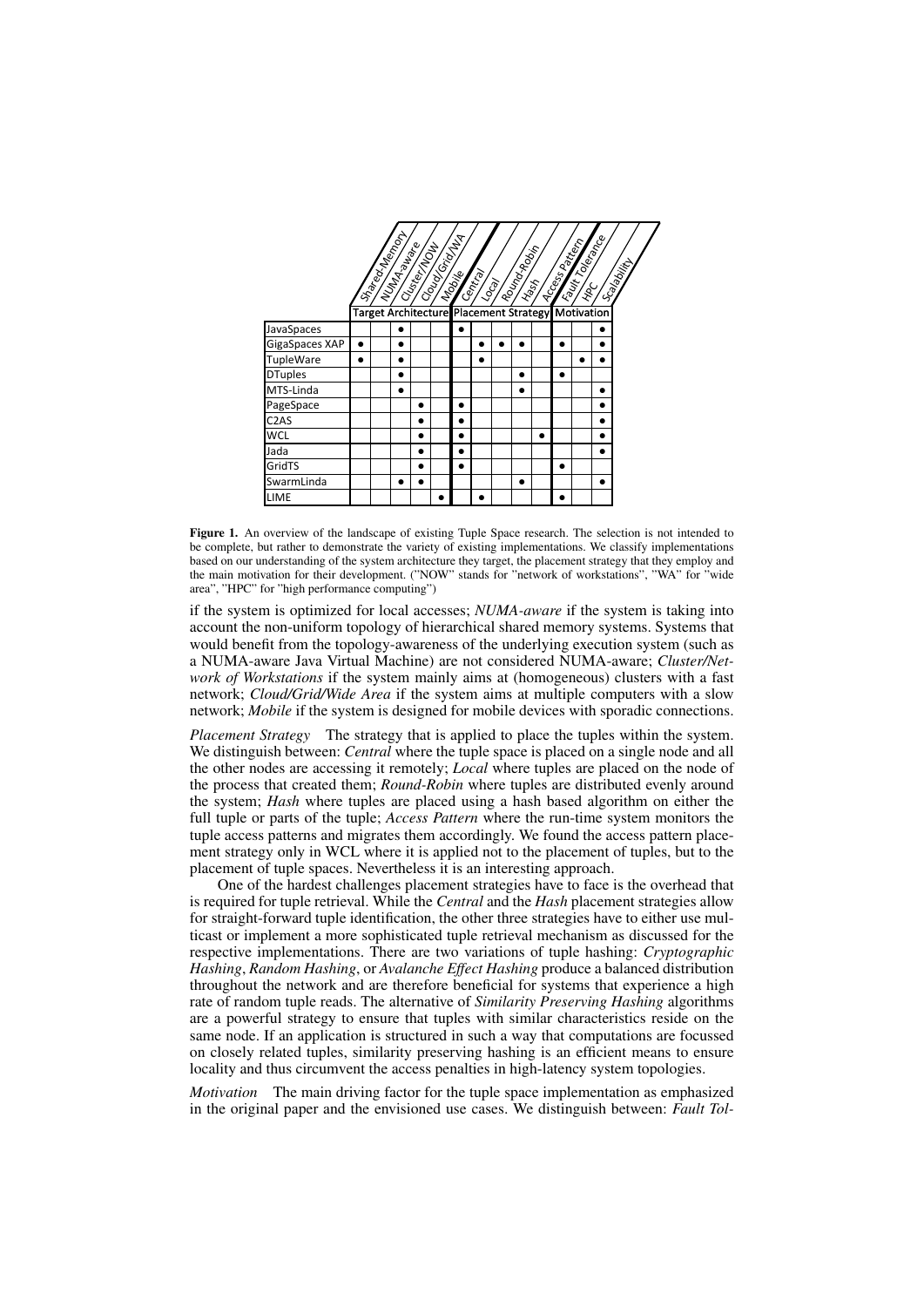*erance* for tuple spaces that explicitly replicate data to tolerate node failures; *HPC* for tuple spaces that are designed for applications in high performance computing; *Scalability* for tuple spaces that are designed to improve scalability regarding their respective target architecture. The investigated systems achieve this by either distributing the tuple space across the nodes or by explicitly distinguishing between multiple tuple spaces and requiring programmers to address them correctly.

#### *1.1.2. Coordination Language Implementations*

Each implementation and the relationships between them are described as follows:

A prominent representative of the Tuple Space landscape is JavaSpaces [8], where tuple space concepts were applied to objects, coining the term Object Spaces, and the interface was enriched with the concept of transactions. It was integrated with Sun Jini, which is now named Apache River. GigaSpaces XAP [9] is a commercialized version of JavaSpaces that offers a distributed object space with tuple redundancy that supports different placement strategies including hash-based tuple distribution. Tupleware [10] is an implementation aimed at computationally intensive applications running in a cluster. It includes a decentralized search algorithm where each node asks other nodes one by one based on a success factor of previous searches. DTuples [11] uses a distributed hash table for tuple placement and retrieval. Each tuple has to begin with a name which is then used for the hashing, resembling a key-value-store. MTS-Linda [12] was of the earliest attempts using multiple tuple spaces. It uses a tuple-to-node hash for placement.

There have been different attempts to scale the tuple space model to what we would today call a cloud architecture. PageSpace [13] is using a tuple space to coordinate distributed applications on the web. Rowstron et al. extended this notion first with C2AS [14], adding multiple tuple spaces, later with WCL [15] where a "control system" that monitors tuple space usage and migrates tuple spaces to the right location was added. Analogous to Linda, C2AS and WCL can be embedded in any host language. Jada (Java+Linda) [16] similarly implements multiple distributed but disjoint tuple spaces for Java. GridTS [17] uses a replicated tuple space for fault-tolerant scheduling.

In addition to these cloud-scale implementations still relying on the programmer to specify which tuple space (and thus which node) she wants to access, there are two interesting implementations providing one distributed, or transparently shared tuple space.

SwarmLinda [18] is an attempt to transfer the ideas from the field of swarm intelligence to distributed tuple spaces. Natural multi-agent systems – such as ant colonies – show intelligent behavior, while coordinating only with local interactions in their neighborhood. This transfer results in an adaptive system that can react to changes in topology and is highly scalable while retaining some locality of similar tuples.

LIME: Linda in a mobile environment [19] implements "transiently shared tuple spaces" that span multiple physical ones. The disconnection of nodes is viewed as a normal operation which results in the tuples on that node being removed from the transiently shared tuple space. The placement strategy defaults to local but can also be specified by the programmer.

CnC [20] is a coordination model that was strongly influenced by Linda, but goes further by giving the programmer a way to declaratively express data and control dependences between computational steps.

There are two things we are missing from the systems described above, which we will describe in greater detail in section 1.3 Research Gap. Firstly, we want to investigate the implementation of tuple spaces at the two ends of the hierarchy: NUMA-awareness and federated clouds. Secondly, we want to be guided by the minimal set of information from a programmer needed to achieve good performance, keeping as close as possible to the programming model of today's programmers.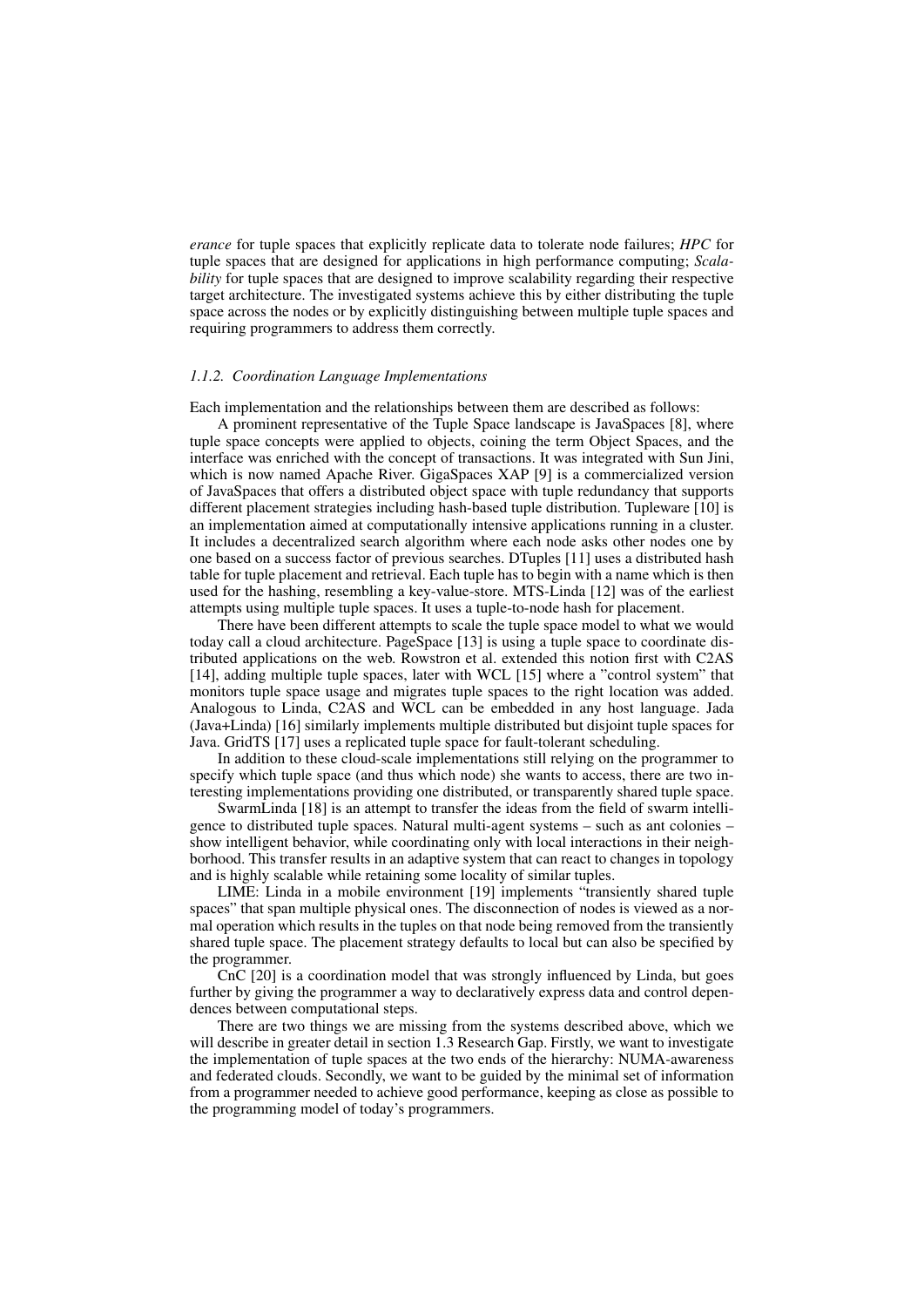# *1.2. Hierarchical NUMA systems*

In response to the increasing need for performance, more and more cores and memory are integrated with modern business servers. The additional cores are either introduced by increasing the amount of cores per processor or by adding additional processors. In both cases all cores need to have access to other cores, processors and the memory. These interconnects constitute the von-Neumann bottleneck, and have therefore become one of the most crucial performance design challenges of recent time.

Modern processor architectures, such as Intel's Haswell processors, facilitate an onchip ring interconnection network with two opposing rings to connect cores, memory controller and processor interconnect. [21] One level higher, the reference architecture for processor interconnects provided by the processor vendors is usually a point-to-point interconnect between all processor sockets that is designed to support systems up to a certain size. (Intel for example supports up to eight processor sockets.) These systems are called glue-less systems, because the processors and the interconnection technology are provided by the same vendor. The alternative are glued systems, where third party interconnection technologies are used to build systems that support more sockets than the reference architecture. [2,22,23] In addition to the increased processor count, glued systems usually also facilitate special caching and pre-fetching solutions to compensate for the latencies and improve the overall system performance. Besides all-to-all interconnects between the processor sockets, glued architectures can be configured to realize various other popular topologies such as hypercubes and cross-bar switches.

Hierarchical NUMA systems combining multiple layers of interconnect technologies are programmed using a combination of message passing (usually with MPI [4]) and shared memory task parallelism (usually with OpenMP [5]). The application of both programming models allows programmers to account for the distributed as well as the parallel nature of hierarchical NUMA systems. Shared memory task parallelism is used on the intra-processor level where performance bottlenecks are often introduced by task and data access synchronization. Due to the significant latencies on the inter-processor level, considering the system a fully distributed one and using the message passing programming model for task and data coordination excels. The message passing model requires developers to structure their algorithm in a way that allows for the computation of independent tasks on local data and the explicit exchange of data updates via messages. The application of local data access and data duplication in form of messages reduces the load on the interconnect, while the explicit distribution ensures that the characteristics of the interconnect can be respected by the message passing framework implementation.

While allowing to achieve close to optimal application performance, the current approach restricts productivity due to the fact that programmers need to develop a detailed understanding of two programming models and their complex interplay with the systems hardware. Learning from both approaches, we designed Claud to encapsulate the best practices for parallel and distributed models into a layer that allows programmers to reuse them, while simplifying the programming model to improve productivity without sacrificing much of the performance.

## *1.3. Research Gap*

When we set out to evaluate the design space for programming models that would allow us to coordinate task and data from the core of parallel systems up to distributed cloud federations, we assessed possible approaches based on the following question: What is the minimal set of constructs, that we need the programmer to use to express the algorithm in a way that allows for correct and efficient execution? We found tuple spaces to be a promising answer to that question. No only do they provide a very concise interface, their suitability has also been proven for both, the parallel and the distributed domain.

To apply tuple space concepts to our objective of a coherent performance framework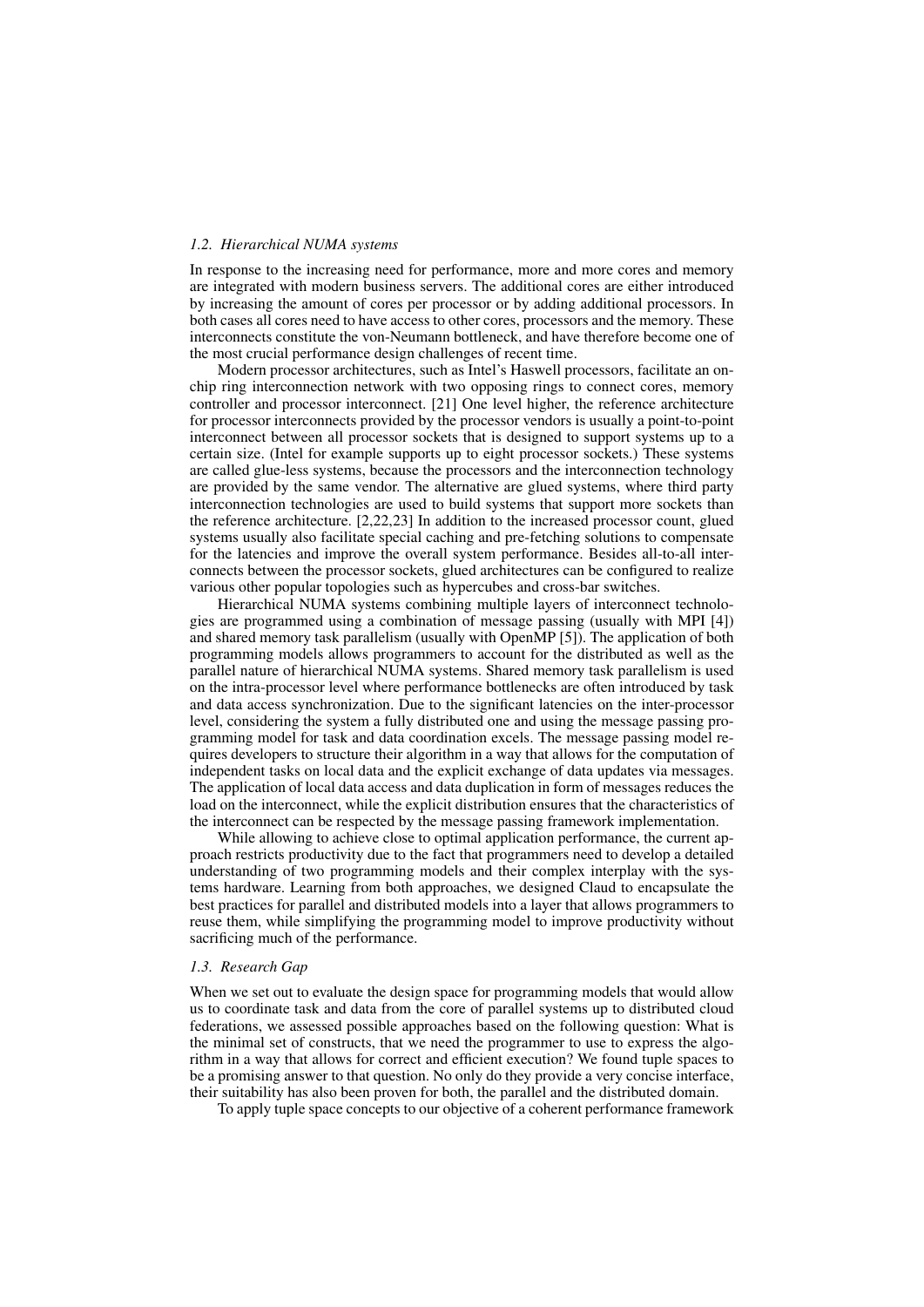for the whole system topology we identified some research gaps to be filled (Figure 1):

While existing tuple space implementations have a strong focus on scalability and fault tolerance, we want to evaluate how best practices for performance can be incorporated into a framework to make them reusable. Since different problems demand different optimization strategies, we want to start with a limited subset and extend our framework iteratively to support techniques for additional problem classes. The problem class of graph based algorithms possesses inherent locality characteristics which is why it is particularly well suited for a mapping onto the hierarchical system topology of modern computer systems. In this paper we describe how Claud can support developers with the coordination of tasks and data of graph problems. The outcome of a use case study of Claud, using the Barnes-Hut algorithm [24], has been published. [25] In the future, we want to study other graph based algorithms from the business process analysis domain in the sHiFT [26] project.

Existing tuple space implementations mastered parallel shared memory systems, clusters and cloud systems. While they are probably also very well suited for both, hierarchical NUMA systems (Section 1.2) and federated clouds [27], we find that it is important to evaluate this with a number of real-world examples. We intend to study the potential and possible opportunities for improvement in the SSICLOPS [27] project.

Finally, we want to identify a minimal set of programming constructs that is required to allow a coordination framework like Claud to perform efficient data placement and task scheduling. We hope to find that the programmer does not need to acquire a deep understanding of the target system topology. Instead we hope that we can identify programming constructs that allow programmers to express parallelism and locality of their algorithm in the logical domain while enabling us to achieve portable performance with adaptive mappings.

## 2. Approach

The objective of Claud is to allow task and data coordination throughout the whole system topology (from core to cloud federation) with a single coherent programming model. The overhead that the programming model imposes to realize this objective is supposed to be low enough to allow productive development while allowing Claud to enable acceptable performance.

## *2.1. Assumptions and Design Decisions*

We assume that programmers do not know the hardware topology upfront. Furthermore we assume that the characteristics of the topology are changing during runtime. These assumptions are based on the fact that there is such a huge variety of possible topologies and the fact that the characteristics of the topology are load dependent. Since the programmer does not know the topology, she cannot specify the data placement and task distribution statically beforehand. Since the topology is changing, Claud needs to adapt to the current system characteristics by utilizing auto-balancing and fault-tolerance techniques to provide portable performance.

We assume that programmers are more productive, if they do not need to explicitly specify coordination and dependence. Consequently, coordination should be inferred from the system topology and the logical representation of the algorithm and its data structures to make coordination as implicit as possible.

We assume that besides homogeneous tasks of similar compute intensity, there are also task sets containing a mix of compute intensive and light-weight tasks. Furthermore, we assume that programmers do not want to specify which of the tasks are compute intensive and which are not. In contrast to the common approach of either distributing all tasks or none, we want to integrate heuristics that account for varying task profiles. The heuristics will be based on the computation to communication ratio of a task and result in appropriate task coordination. One extreme coordination decision would be to execute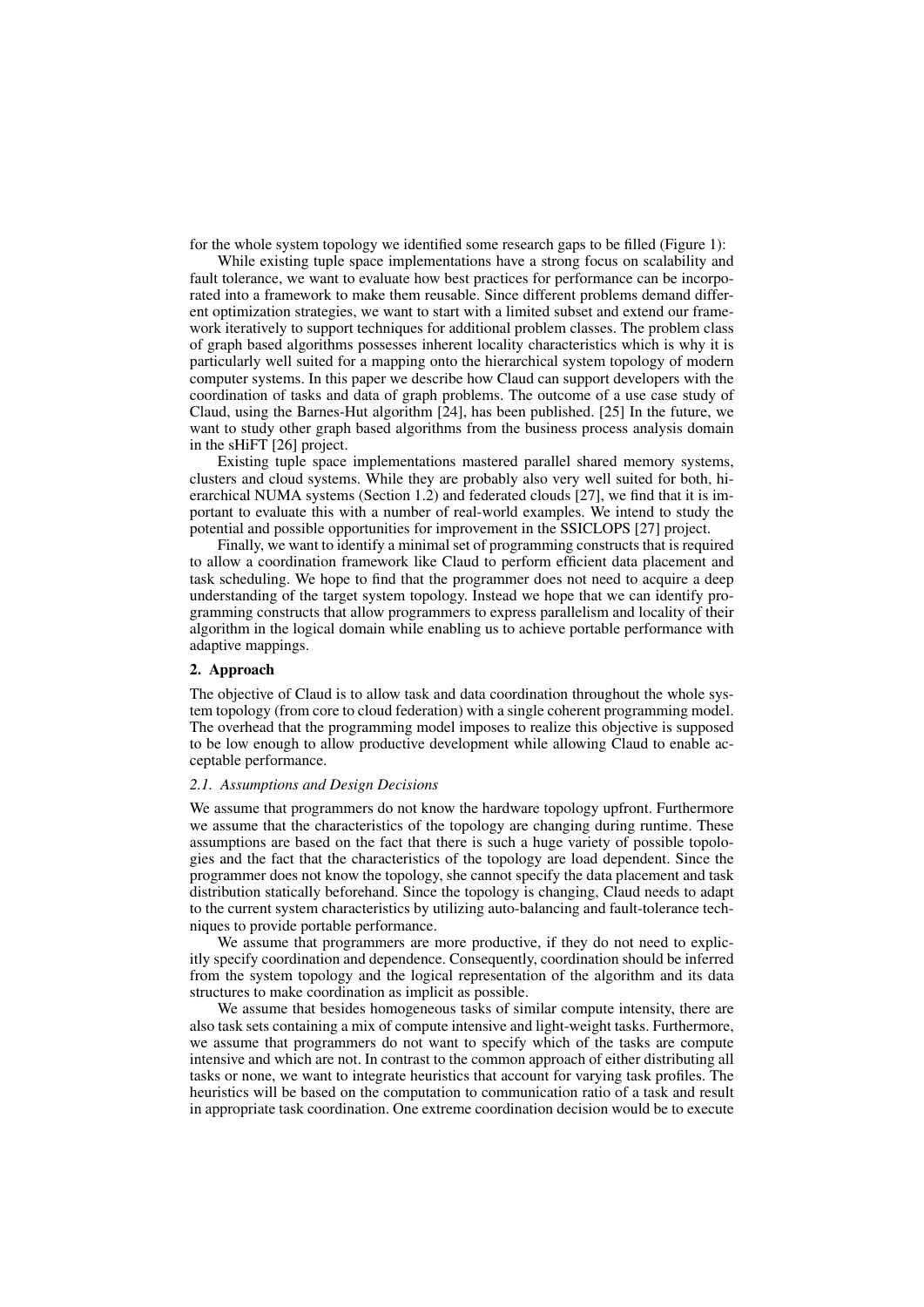a set of tasks serially on one processor if the computer is very cheap and the distribution would be relative expensive.

From our experience we assume that programmers have a better intuition for the *read* and *write* programming constructs than the notion of *in* and *out* as proposed by Linda. Based on this assumption, we decided to provide primitives like barriers and NUMAaware reader-writer locks as a means for data access synchronization. This decision allows programmers to see Claud as a distributed shared memory framework mimicking a familiar execution environment.

We assume that the communication overhead (latency and bandwidth limitations) are the predominant bottleneck and that as a consequence locality is beneficial to achieve acceptable performance results. Preserving locality means that a task working on data should executed at the subgraph of the topology (preferably on the same node) where the respective memory is located.

Due to the fact that the various layers of the topology have differing characteristics, we do not assume that there is a single simple solution to derive an optimal distribution based on the programmer's input. Instead we want to incorporate multiple distribution modules in Claud as described in Section 2.2. These modules allow us add tailored constructs to Claud's interface that present a concise and familiar interface to programmers while providing Claud with all the information that is required to create an effective coordination. As we evaluate Claud with real-life applications, we will iteratively integrate additional distribution modules.

# *2.2. Architecture and Implementation*

Figure 2 shows the interfaces that Claud provides to algorithm programmers as well as the associated techniques that are used for the coordination of task and data on the present system. As a basis for the coordination of data and tasks, Claud comprises an extensible set of Distribution Modules. Each module may imply an extension of the interface for the programmer, as well as, a more sophisticated mapping strategy to the topology. Distribution Modules have to be designed so that they can be used in unison with the other modules or so that a module is explicitly overwriting the policies of another module. As an example, the Concurrent Data Structures Module (number III in the picture) may overwrite the policies of the Hierarchical Task Queues Module (number I), but can still be improved by the Run-Time-Analysis Module (number II).



Figure 2. Architecture Overview: Claud acts as a mediator between the logical domain of the programmer and the topology model derived from the current system configuration. Currently Claud comprises five Distribution Models, each providing a distinct set of programming constructs and extended mechanisms for coordination.

*Distributed Module I* Object/Data access is presented using the usual shared memory metaphor: memory can be read and written. Write accesses automatically allocate or up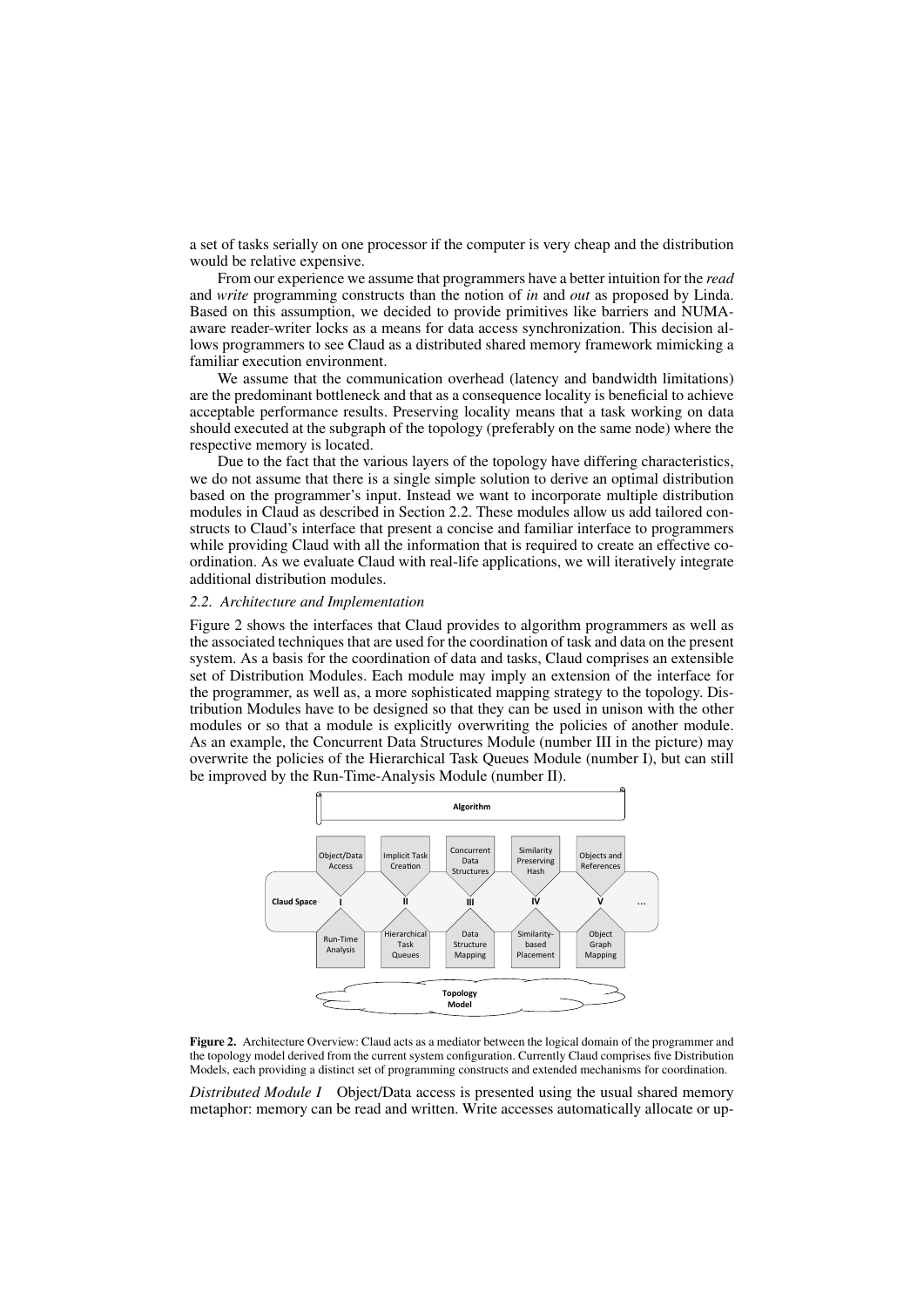date data in the Object Space, read accesses retrieve data from the Object Space. The mental model of the Object Space that the programmer can use is similar to a Key-Value Store. As our objective is to support all topology levels, we need to provide a softwaremanaged cache for distributed levels, that integrates with the hardware caches on the parallel levels. Since reading will basically result in a local copy of the data, coherency needs to be guaranteed by invalidating all copies if data is written. The coherency requirements of the algorithm can be enforced by either by implicit synchronization barriers or by explicit synchronization with synchronization primitives like Reader/Writer Locks. Internally we have a hierarchical structure that keeps track of the data locations and is closely modeled after the system topology allowing us to assess the distance to the data. We employ Run-Time Analysis methods to assess data access patterns, which allows us to prefetch data and migrate tuple responsibility based on auto-tuned heuristics.

*Distributed Module II* Claud offers several ways to create tasks implicitly such as parallel loops and recursive task creation. [5] If no other module provides a more intelligent algorithm for the task distribution, we utilize hierarchical task queues and workstealing. [5] Each core in the topology will have its own local queue and can also access an additional queue that it shares with its neighbors. Hierarchical task queues with work stealing provide a pretty good distribution scheme for average algorithms, but can easily be outperformed by modules exploiting additional information about the data and the algorithm like III and IV.

*Distribution Module III* Another module provides Concurrent Data Structures. If programmers use our arrays, lists, trees, etc. they provide us with insight about the way their data is supposed to be structured and accessed. From this information, Claud can infer the inherent notion of locality and distribute data and tasks accordingly. As described before this module can benefit from other modules like the run-time analysis. Furthermore, if the tasks have varying complexities, work stealing can help to balance the work.

*Distribution Module IV* Similarity (or Bonding-) preserving multi-dimensional hashing allows the programmer to provide a similarity measure for the data in form of a multi-dimensional vector. In a two dimensional index space (think matrix-matrix multiplication) this could be a vector describing the horizontal and vertical coordinate of the cell. Based on these vectors, Claud can determine the similarity of tuples and put similar tuples in the same place or closely together.

*Distribution Module V* Another way to gather information about the data structures and presumed access patterns is by looking at the object graph. If this module is used, we map the graph that is accessible from the current context (e.g. loop body) onto the topology at the beginning of each code block and transfer data and tasks if necessary.

As with all the other modules, this can improve the performance significantly or produce an additional overhead. Consequently, using heuristics and auto-tuning to find the right balance between the modules is essential.

Further discussion of the Distribution Modules can be found as part of the use case study in the extended version of this paper. [25]

#### *2.3. Restrictions*

If programs are executed in large scale scenarios like federated clouds, some functionalities that are usually provided by the local operating system become increasingly challenging to facilitate. This is why cloud providers are usually implementing these features as a part of their Infrastructure as a Service offer. The same restrictions apply to Claud: an application being executed in a distributed fashion using Claud is expected not to work with its own operating system handles. This means: no access to file handles, socket, I/O, operating system synchronization primitives, etc. To compensate for this, Claud provides its own synchronization primitives such as barriers and NUMA-aware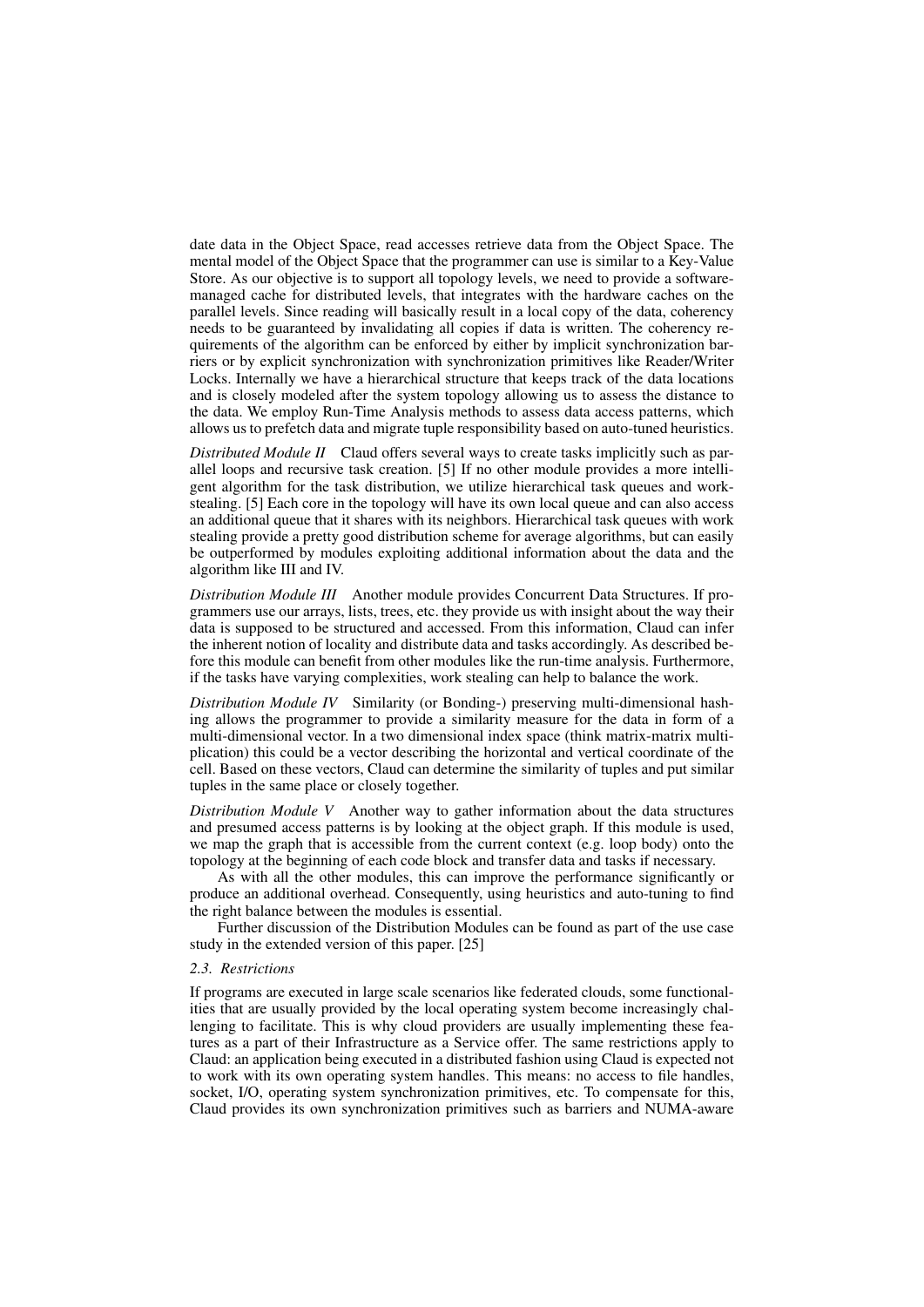reader-writer locks. Currently the set of features is very restricted, but will be extended to meet the requirements of further use cases.

#### 3. Conclusion

In this paper we have shown that the modular design of Claud is a suitable approach to coordinate complex graph problems on hierachical system topologies. We have demonstrated several techniques that are integrated into our hierarchical object space, to coordinate data and tasks in a way that maximizes locality and thus minimizes latency penalties. We found that the set of additional programming construct to realize such a coordination is not only very concise, but can also be tailored to fit the expectations of the programmer.

In the future, we want to implement all ideas we have described for Claud and thoroughly evaluate Claud on hierarchical NUMA systems and in federated clouds. To demonstrate the applicability of the approach to real-world scenarios, we plan to evaluate it in the context of the SSICLOPS [27] project and the sHiFT [26] project.

The *Scalable and Secure Infrastructures for Cloud Operations (SSICLOPS)* [27] project is situated around the challenge of managing federated private cloud infrastructures. One objective of the project we are particularly interested in is the aspect of workload scheduling. On the scale of cloud computing, data required by certain workloads might be scattered across different datacenters. Since even modern wide area datacenter interconnections such as rented dark fibers or the public internet come with severely constrained connectivity compared to intra-datacenter connectivity, ignoring the lack of locality results in severely degraded performance and is not an economic option. As a consequence thereof, proper decisions have to be made to either move data close to the processing resources or vice versa. At a much lower level on the intra-system scale, the very same issues apply to modern NUMA architectures, where remote memory access caused by improper workload placement results in severely limited performance. Hence, our goal for Claud is to develop a method that enables developers to easily benefit from versatile workload placement strategies that apply on various scales ranging from groups of CPU cores to entire federations of datacenters.

The objective of the sHiFT [26] project is to create a high performance framework for business process analysis. Business processes can be represented as graphs that are annotated with natural language artifacts. A variety of algorithms is working with these graphs to extract business information: process matching, reference model mining and process mining, identification of isomorphic subgraphs, and natural language processing. Most of these algorithms offer adequate parallelization potential making the mapping of the process graphs to the system topology and the efficient coordination of the computations the core performance challenges of the project. We designed Claud precisely to support the development in such scenarios and see this project as an opportunity to identify potential for further improvements in Claud's capabilities.

## Acknowledgement

This paper has received funding from the European Union's Horizon 2020 research and innovation programme 2014-2018 under grant agreement No. 644866.

## Disclaimer

This paper reflects only the authors' views and the European Commission is not responsible for any use that may be made of the information it contains.

## References

[1] J. Costa-Requena, M. Kimmerlin, F. Eberhardt, M. Plauth, A. Polze, S. Klauck, and M. Uflacker, "Usecase scenarios for the evaluation of federated private clouds," Scalable and Secure Infrastructures for Cloud Operations, Tech. Rep., 2015, to be published.